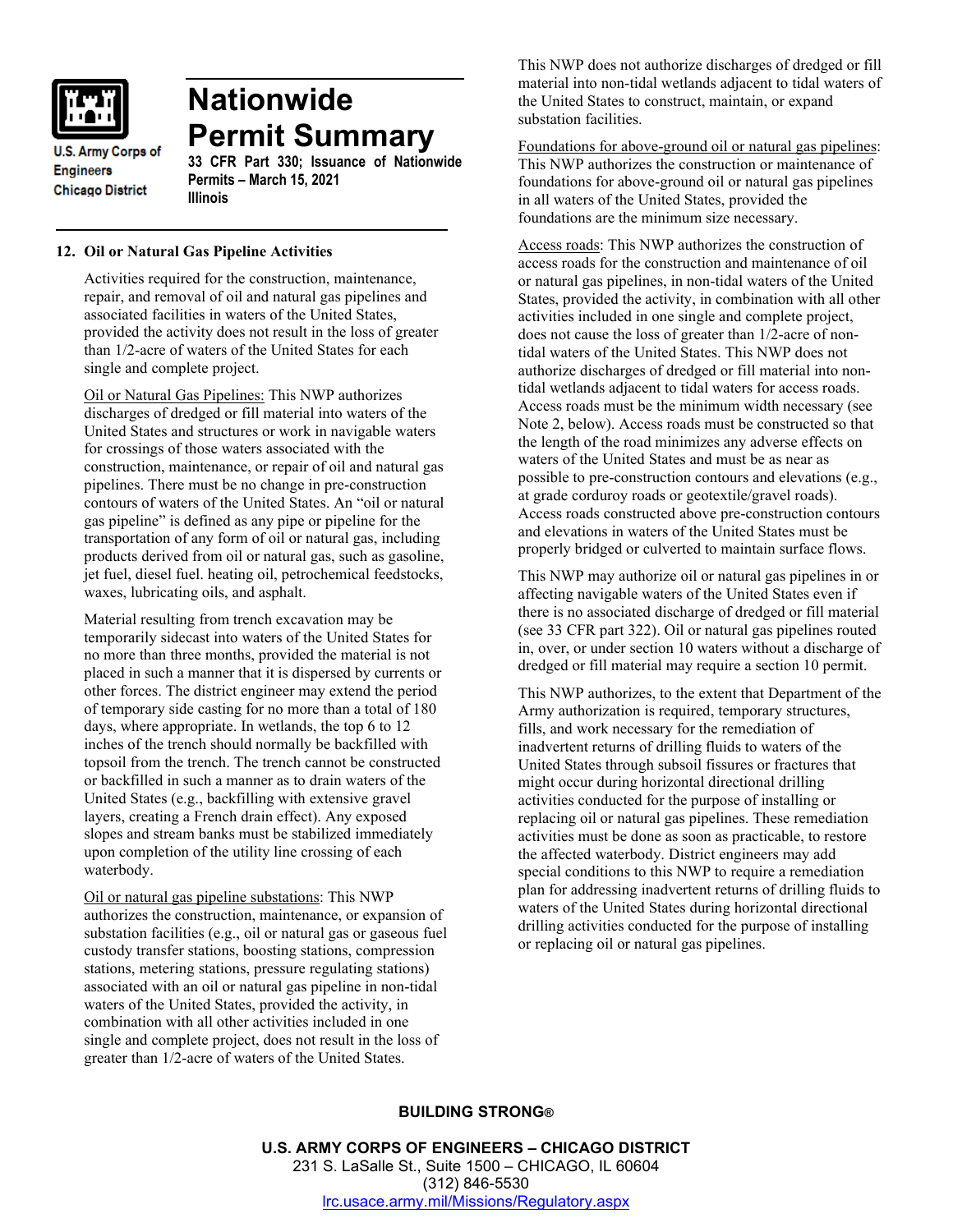This NWP also authorizes temporary structures, fills, and work, including the use of temporary mats, necessary to conduct the oil or natural gas pipeline activity. Appropriate measures must be taken to maintain normal downstream flows and minimize flooding to the maximum extent practicable, when temporary structures, work, and discharges of dredged or fill material, including cofferdams, are necessary for construction activities, access fills, or dewatering of construction sites. Temporary fills must consist of materials, and be placed in a manner, that will not be eroded by expected high flows. After construction, temporary fills must be removed in their entirety and the affected areas returned to pre-construction elevations. The areas affected by temporary fills must be revegetated, as appropriate.

**Notification**: The permittee must submit a preconstruction notification to the district engineer prior to commencing the activity if: (1) a section 10 permit is required; (2) the discharge will result in the loss of greater than 1/10-acre of waters of the United States; or (3) the proposed oil or natural gas pipeline activity is associated with an overall project that is greater than 250 miles in length and the project purpose is to install new pipeline (vs. conduct repair or maintenance activities) along the majority of the distance of the overall project length. If the proposed oil or gas pipeline is greater than 250 miles in length, the preconstruction notification must include the locations and proposed impacts (in acres or other appropriate unit of measure) for all crossings of waters of the United States that require DA authorization, including those crossings authorized by NWP would not otherwise require pre-construction notification. (See general condition 32.) (Authorities: Sections 10 and 404)

Note 1: Where the oil or natural gas pipeline is constructed, installed, or maintained in navigable waters of the United States (i.e., section 10 waters) within the coastal United States, the Great Lakes, and United States territories, a copy of the NWP verification will be sent by the Corps to the National Oceanic and Atmospheric Administration (NOAA), National Ocean Service (NOS), for charting the oil or natural gas pipeline to protect navigation.

Note 2: For oil or natural gas pipeline activities crossing a single waterbody more than one time at separate and distant locations, or multiple waterbodies at separate and distant locations, each crossing is considered a single and complete project for purposes of NWP authorization. Oil or natural gas pipeline activities must comply with 33 CFR 330.6(d).

Note 3: Access roads used for both construction and maintenance may be authorized, provided they meet the terms and conditions of this NWP. Access roads used solely for construction of the oil or natural gas pipeline must be removed upon completion of the work, in accordance with the requirements for temporary fills.

Note 4: Pipes or pipelines used to transport gaseous, liquid, liquescent, or slurry substances over navigable waters of the United States are considered to be bridges, and may require a permit from the U.S. Coast Guard pursuant to section 9 of the Rivers and Harbors Act of 1899. However, any discharges of dredged or fill material into waters of the United States associated with such oil or natural gas pipelines will require a section 404 permit (see NWP 15).

Note 5: This NWP authorizes oil or natural gas pipeline maintenance and repair activities that do not qualify for the Clean Water Act section 404(f) exemption for maintenance of currently serviceable fills or fill structures.

Note 6: For NWP 12 activities that require preconstruction notification, the PCN must include any other NWP(s), regional general permit(s), or individual permit(s) used or intended to be used to authorize any part of the proposed project or any related activity, including other separate and distant crossings that require Department of the Army authorization but do not require pre-construction notification (see paragraph (b)(4) of general condition 32). The district engineer will evaluate the PCN in accordance with Section D, "District Engineer's Decision." The district engineer may require mitigation to ensure that the authorized activity results in no more than minimal individual and cumulative adverse environmental effects (see general condition 23).

### A. **Regional Conditions**

 $\Box$  1. For NWP 12, NWP 57, and NWP 58, pre-construction notification is required in accordance with General Condition 32 for the following activities;

- $\Box$  (a) activities that involve mechanized land clearing in a forested wetland for the utility line right-of-way;
- $\Box$  (b) utility lines placed within, and parallel to or along a jurisdictional stream bed.

 $\Box$  2. For Nationwide Permit 14, all proposed projects that result in the loss of greater than 300 linear feet of streambed located within Waters of the U.S., requires a Pre-Construction Notice in accordance with General Condition No. 32.

 $\Box$  3. Any bank stabilization activity involving a method that protrudes from the bank contours, such as jetties, stream barbs, and/or weirs, will require a pre-construction notification in accordance with General Condition 32.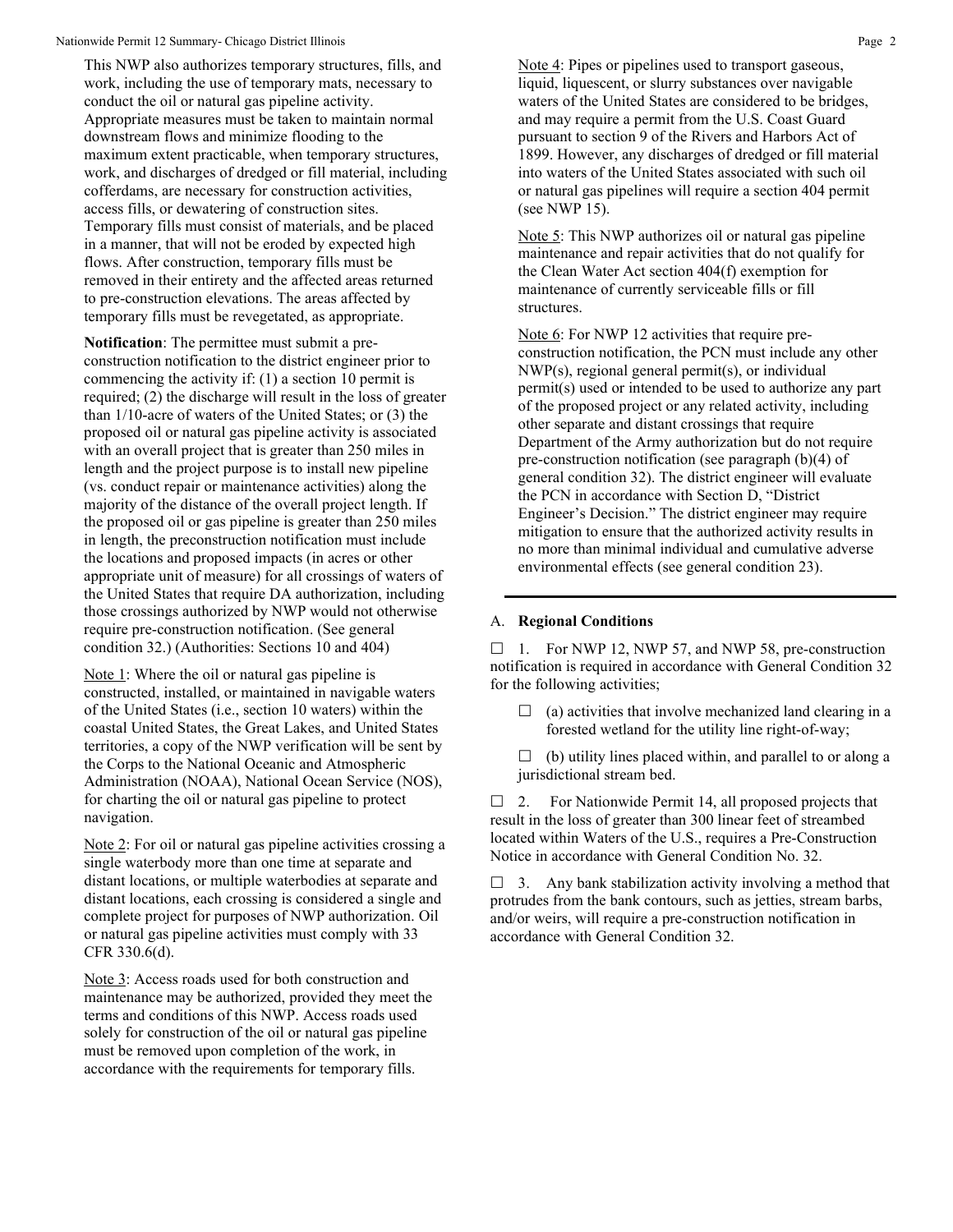### B. **Nationwide Permit General Conditions**

Note: To qualify for NWP authorization, the prospective permittee must comply with the following general conditions, as applicable, in addition to any regional or case-specific conditions imposed by the division engineer or district engineer. Prospective permittees should contact the appropriate Corps district office to determine if regional conditions have been imposed on an NWP. Prospective permittees should also contact the appropriate Corps district office to determine the status of Clean Water Act Section 401 water quality certification and/or Coastal Zone Management Act consistency for an NWP. Every person who may wish to obtain permit authorization under one or more NWPs, or who is currently relying on an existing or prior permit authorization under one or more NWPs, has been and is on notice that all of the provisions of 33 CFR 330.1 through 330.6 apply to every NWP authorization. Note especially 33 CFR 330.5 relating to the modification, suspension, or revocation of any NWP authorization.

## 1. **Navigation**.

 $\Box$  (a) No activity may cause more than a minimal adverse effect on navigation.

 $\Box$  (b) Any safety lights and signals prescribed by the U.S. Coast Guard, through regulations or otherwise, must be installed and maintained at the permittee's expense on authorized facilities in navigable waters of the United States.

 $\Box$  (c) The permittee understands and agrees that, if future operations by the United States require the removal, relocation, or other alteration, of the structure or work herein authorized, or if, in the opinion of the Secretary of the Army or his authorized representative, said structure or work shall cause unreasonable obstruction to the free navigation of the navigable waters, the permittee will be required, upon due notice from the Corps of Engineers, to remove, relocate, or alter the structural work or obstructions caused thereby, without expense to the United States. No claim shall be made against the United States on account of any such removal or alteration.

□ 2. **Aquatic Life Movements.** No activity may substantially disrupt the necessary life cycle movements of those species of aquatic life indigenous to the waterbody, including those species that normally migrate through the area, unless the activity's primary purpose is to impound water. All permanent and temporary crossings of waterbodies shall be suitably culverted, bridged, or otherwise designed and constructed to maintain low flows to sustain the movement of those aquatic species. If a bottomless culvert cannot be used, then the crossing should be designed and constructed to minimize adverse effects to aquatic life movements.

 3. **Spawning Areas**. Activities in spawning areas during spawning seasons must be avoided to the maximum extent practicable. Activities that result in the physical destruction (e.g., through excavation, fill, or downstream smothering by substantial turbidity) of an important spawning area are not authorized.

 4. **Migratory Bird Breeding Areas.** Activities in waters of the United States that serve as breeding areas for migratory birds must be avoided to the maximum extent practicable.

 5. **Shellfish Beds**. No activity may occur in areas of concentrated shellfish populations, unless the activity is directly related to a shellfish harvesting activity authorized by NWPs 4 and 48, or is a shellfish seeding or habitat restoration activity authorized by NWP 27.

 6. **Suitable Material**. No activity may use unsuitable material (e.g., trash, debris, car bodies, asphalt, etc.). Material used for construction or discharged must be free from toxic pollutants in toxic amounts (see section 307 of the Clean Water Act).

 7. **Water Supply Intakes**. No activity may occur in the proximity of a public water supply intake, except where the activity is for the repair or improvement of public water supply intake structures or adjacent bank stabilization.

 8. **Adverse Effects from Impoundments**. If the activity creates an impoundment of water, adverse effects to the aquatic system due to accelerating the passage of water, and/or restricting its flow must be minimized to the maximum extent practicable.

 9. **Management of Water Flows**. To the maximum extent practicable, the pre-construction course, condition, capacity, and location of open waters must be maintained for each activity, including stream channelization, storm water management activities, and temporary and permanent road crossings, except as provided below. The activity must be constructed to withstand expected high flows. The activity must not restrict or impede the passage of normal or high flows, unless the primary purpose of the activity is to impound water or manage high flows. The activity may alter the pre-construction course, condition, capacity, and location of open waters if it benefits the aquatic environment (e.g., stream restoration or relocation activities).

 10. **Fills Within 100-Year Floodplains**. The activity must comply with applicable FEMA-approved state or local floodplain management requirements.

□ 11. **Equipment**. Heavy equipment working in wetlands or mudflats must be placed on mats, or other measures must be taken to minimize soil disturbance.

 12. **Soil Erosion and Sediment Controls**. Appropriate soil erosion and sediment controls must be used and maintained in effective operating condition during construction, and all exposed soil and other fills, as well as any work below the ordinary high water mark or high tide line, must be permanently stabilized at the earliest practicable date. Permittees are encouraged to perform work within waters of the United States during periods of low-flow or no-flow, or during low tides.

 13. **Removal of Temporary Fills**. Temporary structures must be removed, to the maximum extent practicable, after their use has been discontinued. Temporary fills must be removed in their entirety and the affected areas returned to pre-construction elevations. The affected areas must be revegetated, as appropriate.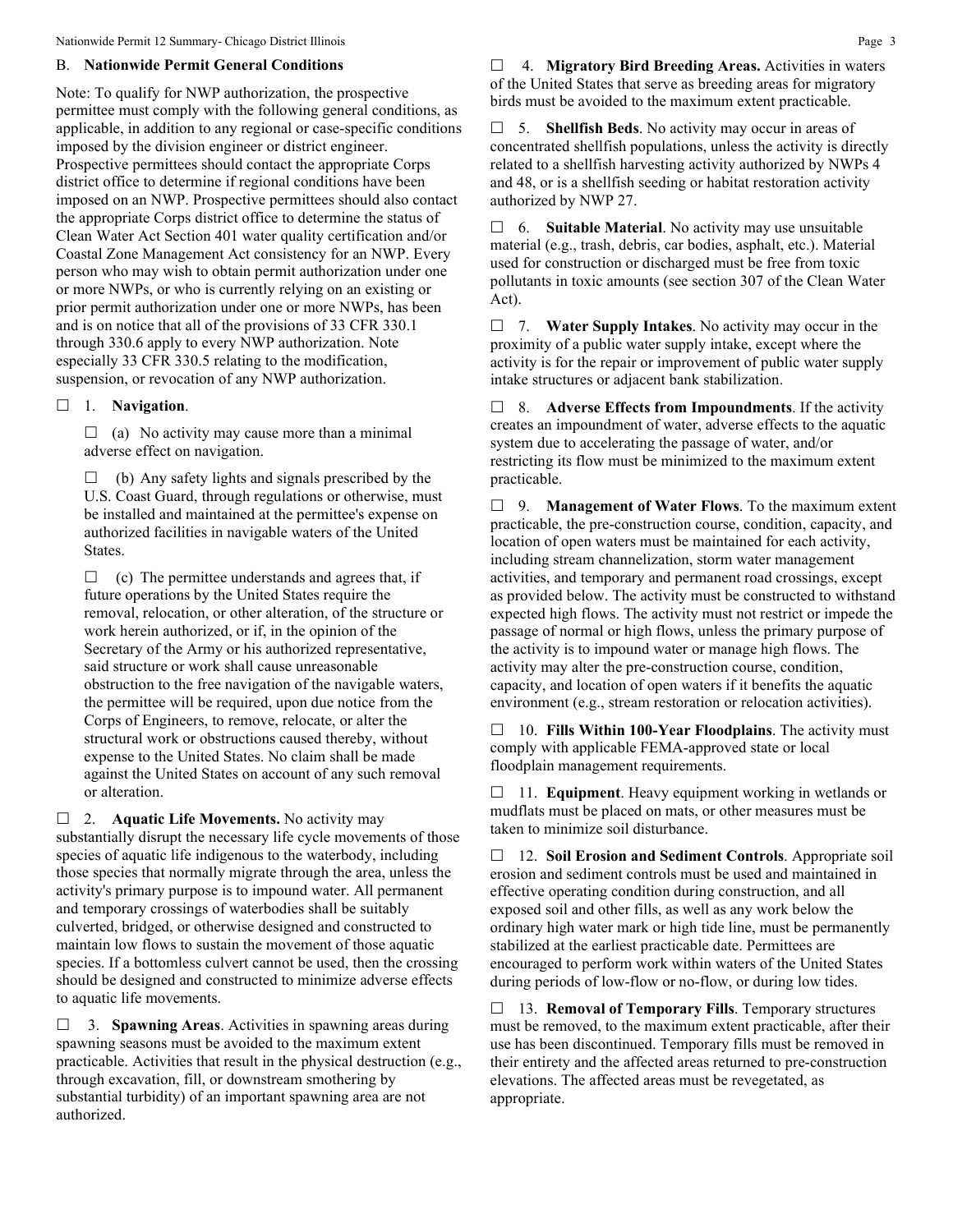14. **Proper Maintenance**. Any authorized structure or fill shall be properly maintained, including maintenance to ensure public safety and compliance with applicable NWP general conditions, as well as any activity-specific conditions added by the district engineer to an NWP authorization.

 15. **Single and Complete Project**. The activity must be a single and complete project. The same NWP cannot be used more than once for the same single and complete project.

## 16. **Wild and Scenic Rivers**.

 $\Box$  (a) No NWP activity may occur in a component of the National Wild and Scenic River System, or in a river officially designated by Congress as a "study river" for possible inclusion in the system while the river is in an official study status, unless the appropriate Federal agency with direct management responsibility for such river, has determined in writing that the proposed activity will not adversely affect the Wild and Scenic River designation or study status.

 $\Box$  (b) If a proposed NWP activity will occur in a component of the National Wild and Scenic River System, or in a river officially designated by Congress as a "study river" for possible inclusion in the system while the river is in an official study status, the permittee must submit a preconstruction notification (see general condition 32). The district engineer will coordinate the PCN with the Federal agency with direct management responsibility for that river. Permittees shall not begin the NWP activity until notified by the district engineer that the Federal agency with direct management responsibility for that river has determined in writing that the proposed NWP activity will not adversely affect the Wild and Scenic River designation or study status.

 $\Box$  (c) Information on Wild and Scenic Rivers may be obtained from the appropriate Federal land management agency responsible for the designated Wild and Scenic River or study river (e.g., National Park Service, U.S. Forest Service, Bureau of Land Management, U.S. Fish and Wildlife Service). Information on these rivers is also available at: http://www.rivers.gov/.

 17. **Tribal Rights**. No activity or its operation may impair reserved tribal rights, including, but not limited to, reserved water rights and treaty fishing and hunting rights.

### 18. **Endangered Species**.

 $\Box$  (a) No activity is authorized under any NWP which is likely to directly or indirectly jeopardize the continued existence of a threatened or endangered species or a species proposed for such designation, as identified under the Federal Endangered Species Act (ESA), or which will directly or indirectly destroy or adversely modify the critical habitat of such species. No activity is authorized under any NWP which "may affect" a listed species or critical habitat, unless ESA section 7 consultation addressing the consequences of the proposed activity on listed species or critical habitat has been completed. See 50 CFR 402.02 for the definition of "effects of the action" for the purposes of ESA section 7 consultation, as well as 50 CFR 402.17, which provides further explanation under ESA section 7 regarding "activities that are reasonably

certain to occur" and "consequences caused by the proposed action."

 $\Box$  (b) Federal agencies should follow their own procedures for complying with the requirements of the ESA (see 33 CFR 330.4(f)(1)). If pre-construction notification is required for the proposed activity, the Federal permittee must provide the district engineer with the appropriate documentation to demonstrate compliance with those requirements. The district engineer will verify that the appropriate documentation has been submitted. If the appropriate documentation has not been submitted, additional ESA section 7 consultation may be necessary for the activity and the respective federal agency would be responsible for fulfilling its obligation under section 7 of the ESA.

 $\Box$  (c) Non-federal permittees must submit a preconstruction notification to the district engineer if any listed species (or species proposed for listing) or designated critical habitat (or critical habitat proposed such designation) might be affected or is in the vicinity of the activity, or if the activity is located in designated critical habitat or critical habitat proposed for such designation, and shall not begin work on the activity until notified by the district engineer that the requirements of the ESA have been satisfied and that the activity is authorized. For activities that might affect Federally-listed endangered or threatened species (or species proposed for listing) or designated critical habitat (or critical habitat proposed for such designation), the pre-construction notification must include the name(s) of the endangered or threatened species (or species proposed for listing) that might be affected by the proposed activity or that utilize the designated critical habitat (or critical habitat proposed for such designation) that might be affected by the proposed activity. The district engineer will determine whether the proposed activity "may affect" or will have "no effect" to listed species and designated critical habitat and will notify the non-Federal applicant of the Corps' determination within 45 days of receipt of a complete preconstruction notification. For activities where the non-Federal applicant has identified listed species (or species proposed for listing) or designated critical habitat (or critical habitat proposed for such designation) that might be affected or is in the vicinity of the activity, and has so notified the Corps, the applicant shall not begin work until the Corps has provided notification that the proposed activity will have "no effect" on listed species (or species proposed for listing or designated critical habitat (or critical habitat proposed for such designation), or until ESA section 7 consultation or conference has been completed. If the non-Federal applicant has not heard back from the Corps within 45 days, the applicant must still wait for notification from the Corps.

 $\Box$  (d) As a result of formal or informal consultation with the FWS or NMFS the district engineer may add species-specific permit conditions to the NWPs.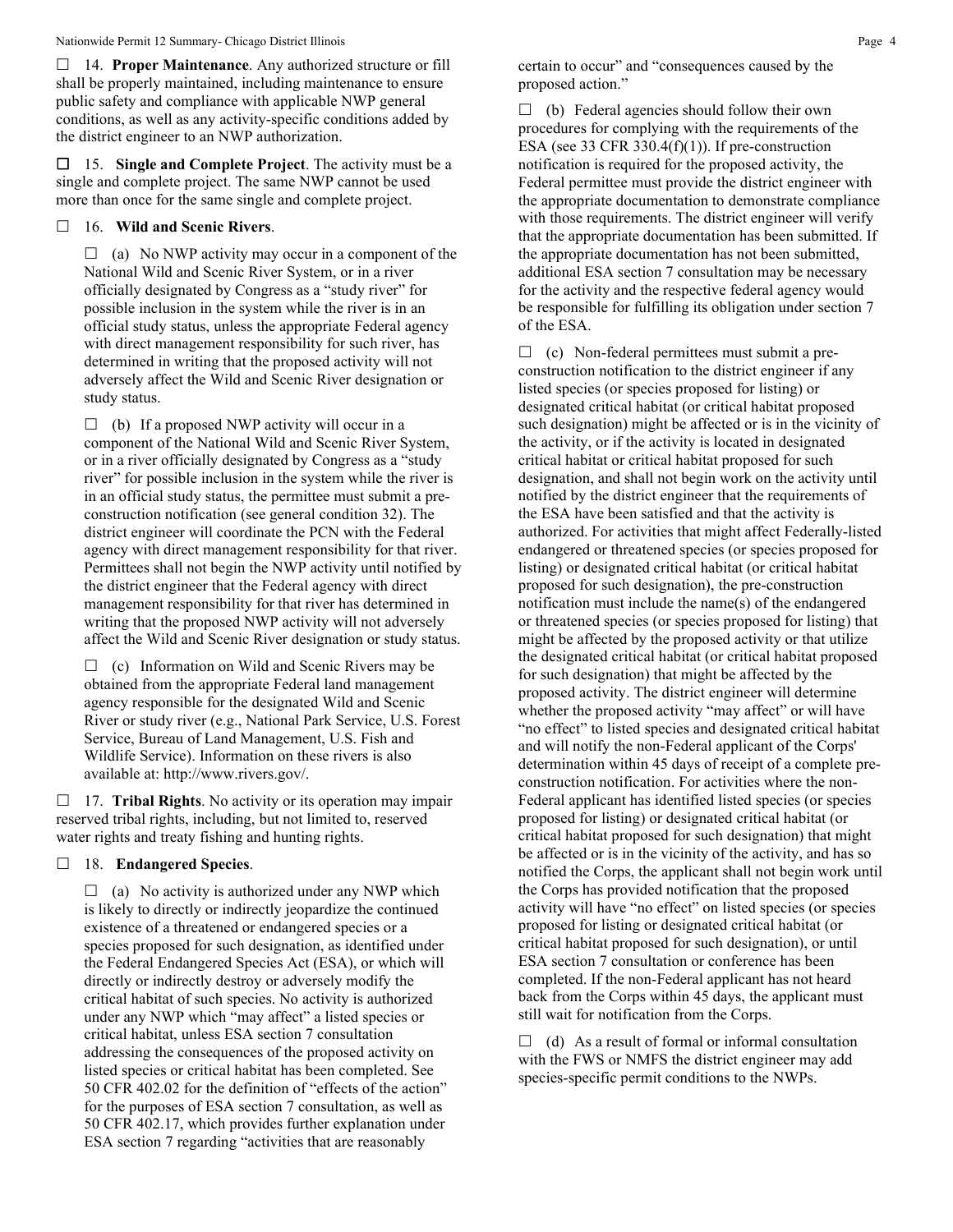$\Box$  (e) Authorization of an activity by an NWP does not authorize the "take" of a threatened or endangered species as defined under the ESA. In the absence of separate authorization (e.g., an ESA Section 10 Permit, a Biological Opinion with "incidental take" provisions, etc.) from the FWS or the NMFS, the Endangered Species Act prohibits any person subject to the jurisdiction of the United States to take a listed species, where "take" means to harass, harm, pursue, hunt, shoot, wound, kill, trap, capture, or collect, or to attempt to engage in any such conduct. The word "harm" in the definition of "take" means an act which actually kills or injures wildlife. Such an act may include significant habitat modification or degradation where it actually kills or injures wildlife by significantly impairing essential behavioral patterns, including breeding, feeding or sheltering.

 $\Box$  (f) If the non-federal permittee has a valid ESA section  $10(a)(1)(B)$  incidental take permit with an approved Habitat Conservation Plan for a project or a group of projects that includes the proposed NWP activity, the non-federal applicant should provide a copy of that ESA section  $10(a)(1)(B)$  permit with the PCN required by paragraph (c) of this general condition. The district engineer will coordinate with the agency that issued the ESA section  $10(a)(1)(B)$  permit to determine whether the proposed NWP activity and the associated incidental take were considered in the internal ESA section 7 consultation conducted for the ESA section  $10(a)(1)(B)$  permit. If that coordination results in concurrence from the agency that the proposed NWP activity and the associated incidental take were considered in the internal ESA section 7 consultation for the ESA section  $10(a)(1)(B)$  permit, the district engineer does not need to conduct a separate ESA section 7 consultation for the proposed NWP activity. The district engineer will notify the non-federal applicant within 45 days of receipt of a complete pre-construction notification whether the ESA section  $10(a)(1)(B)$  permit covers the proposed NWP activity or whether additional ESA section 7 consultation is required.

 $\Box$  (g) Information on the location of threatened and endangered species and their critical habitat can be obtained directly from the offices of the FWS and NMFS or their world wide web pages at http://www.fws.gov/ or http://www.fws.gov/ipac and

http://www.nmfs.noaa.gov/pr/species/esa/ respectively.

 19. **Migratory Birds and Bald and Golden Eagles**. The permittee is responsible for ensuring that an action authorized by NWP complies with the Migratory Bird Treaty Act and the Bald and Golden Eagle Protection Act. The permittee is responsible for contacting the appropriate local office of the U.S. Fish and Wildlife Service to determine what measures, if any, are necessary or appropriate to reduce adverse effects to migratory birds or eagles, including whether "incidental take" permits are necessary and available under the Migratory Bird Treaty Act or Bald and Golden Eagle Protection Act for a particular activity.

## 20. **Historic Properties**.

 $\Box$  (a) No activity is authorized under any NWP which may have the potential to cause effects to properties listed, or eligible for listing, in the National Register of

Historic Places until the requirements of Section 106 of the National Historic Preservation Act (NHPA) have been satisfied.

 $\Box$  (b) Federal permittees should follow their own procedures for complying with the requirements of section 106 of the National Historic Preservation Act (see 33 CFR 330.4(g)(1)). If pre-construction notification is required for the proposed NWP activity, the Federal permittee must provide the district engineer with the appropriate documentation to demonstrate compliance with those requirements. The district engineer will verify that the appropriate documentation has been submitted. If the appropriate documentation is not submitted, then additional consultation under section 106 may be necessary. The respective federal agency is responsible for fulfilling its obligation to comply with section 106.

 $\Box$  (c) Non-federal permittees must submit a preconstruction notification to the district engineer if the NWP activity might have the potential to cause effects to any historic properties listed on, determined to be eligible for listing on, or potentially eligible for listing on the National Register of Historic Places, including previously unidentified properties. For such activities, the preconstruction notification must state which historic properties might have the potential to be affected by the proposed NWP activity or include a vicinity map indicating the location of the historic properties or the potential for the presence of historic properties. Assistance regarding information on the location of, or potential for, the presence of historic properties can be sought from the State Historic Preservation Officer, Tribal Historic Preservation Officer, or designated tribal representative, as appropriate, and the National Register of Historic Places (see 33 CFR 330.4(g)). When reviewing pre-construction notifications, district engineers will comply with the current procedures for addressing the requirements of section 106 of the National Historic Preservation Act. The district engineer shall make a reasonable and good faith effort to carry out appropriate identification efforts commensurate with potential impacts, which may include background research, consultation, oral history interviews, sample field investigation, and/or field survey. Based on the information submitted in the PCN and these identification efforts, the district engineer shall determine whether the proposed NWP activity has the potential to cause effects on the historic properties. Section 106 consultation is not required when the district engineer determines that the activity does not have the potential to cause effects on historic properties (see 36 CFR 800.3(a)). Section 106 consultation is required when the district engineer determines that the activity has the potential to cause effects on historic properties. The district engineer will conduct consultation with consulting parties identified under 36 CFR 800.2(c) when he or she makes any of the following effect determinations for the purposes of section 106 of the NHPA: No historic properties affected, no adverse effect, or adverse effect.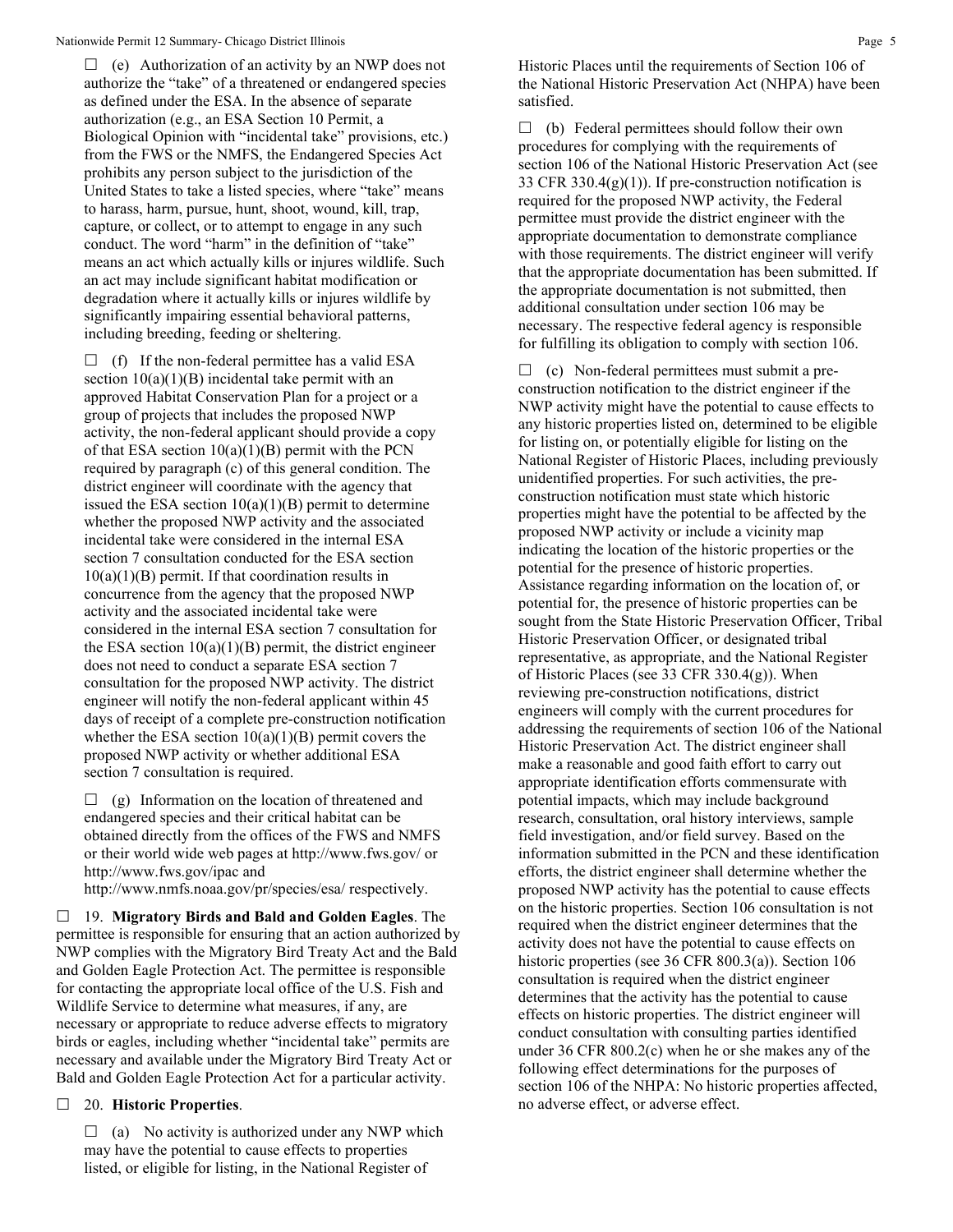$\Box$  (d) Where the non-Federal applicant has identified historic properties on which the proposed NWP activity might have the potential to cause effects and has so notified the Corps, the non-Federal applicant shall not begin the activity until notified by the district engineer either that the activity has no potential to cause effects to historic properties or that NHPA section 106 consultation has been completed. For non-federal permittees, the district engineer will notify the prospective permittee within 45 days of receipt of a complete pre-construction notification whether NHPA section 106 consultation is required. If NHPA section 106 consultation is required, the district engineer will notify the non-Federal applicant that he or she cannot begin the activity until section 106 consultation is completed. If the non-Federal applicant has not heard back from the Corps within 45 days, the applicant must still wait for notification from the Corps.

 $\Box$  (e) Prospective permittees should be aware that section 110k of the NHPA (54 U.S.C. 306113) prevents the Corps from granting a permit or other assistance to an applicant who, with intent to avoid the requirements of section 106 of the NHPA, has intentionally significantly adversely affected a historic property to which the permit would relate, or having legal power to prevent it, allowed such significant adverse effect to occur, unless the Corps, after consultation with the Advisory Council on Historic Preservation (ACHP), determines that circumstances justify granting such assistance despite the adverse effect created or permitted by the applicant. If circumstances justify granting the assistance, the Corps is required to notify the ACHP and provide documentation specifying the circumstances, the degree of damage to the integrity of any historic properties affected, and proposed mitigation. This documentation must include any views obtained from the applicant, SHPO/THPO, appropriate Indian tribes if the undertaking occurs on or affects historic properties on tribal lands or affects properties of interest to those tribes, and other parties known to have a legitimate interest in the impacts to the permitted activity on historic properties.

 21. **Discovery of Previously Unknown Remains and Artifacts**. Permittees that discover any previously unknown historic, cultural or archeological remains and artifacts while accomplishing the activity authorized by NWP, they must immediately notify the district engineer of what they have found, and to the maximum extent practicable, avoid construction activities that may affect the remains and artifacts until the required coordination has been completed. The district engineer will initiate the Federal, Tribal, and state coordination required to determine if the items or remains warrant a recovery effort or if the site is eligible for listing in the National Register of Historic Places.

 22. **Designated Critical Resource Waters**. Critical resource waters include, NOAA-managed marine sanctuaries and marine monuments, and National Estuarine Research Reserves. The district engineer may designate, after notice and opportunity for public comment, additional waters officially designated by a state as having particular environmental or ecological significance, such as outstanding national resource waters or state natural heritage sites. The district engineer may

 $\Box$  (a) Discharges of dredged or fill material into waters of the United States are not authorized by NWPs 7, 12, 14, 16, 17, 21, 29, 31, 35, 39, 40, 42, 43, 44, 49, 50, 51, 52, 57, and 58 for any activity within, or directly affecting, critical resource waters, including wetlands adjacent to such waters.

 $\Box$  (b) For NWPs 3, 8, 10, 13, 15, 18, 19, 22, 23, 25, 27, 28, 30, 33, 34, 36, 37, 38, and 54, notification is required in accordance with general condition 32, for any activity proposed by permittees in the designated critical resource waters including wetlands adjacent to those waters. The district engineer may authorize activities under these NWPs only after she or he determines that the impacts to the critical resource waters will be no more than minimal.

 23. **Mitigation**. The district engineer will consider the following factors when determining appropriate and practicable mitigation necessary to ensure that the individual and cumulative adverse environmental effects are no more than minimal:

 $\Box$  (a) The activity must be designed and constructed to avoid and minimize adverse effects, both temporary and permanent, to waters of the United States to the maximum extent practicable at the project site (i.e., on site).

 $\Box$  (b) Mitigation in all its forms (avoiding, minimizing, rectifying, reducing, or compensating for resource losses) will be required to the extent necessary to ensure that the individual and cumulative adverse environmental effects are no more than minimal.

 $\Box$  (c) Compensatory mitigation at a minimum one-forone ratio will be required for all wetland losses that exceed 1/10-acre and require pre-construction notification, unless the district engineer determines in writing that either some other form of mitigation would be more environmentally appropriate or the adverse environmental effects of the proposed activity are no more than minimal, and provides an activity-specific waiver of this requirement. For wetland losses of 1/10 acre or less that require pre-construction notification, the district engineer may determine on a case-by-case basis that compensatory mitigation is required to ensure that the activity results in only minimal adverse environmental effects.

 $\Box$  (d) Compensatory mitigation at a minimum one-forone ratio will be required for all losses of stream bed that exceed 3/100-acre and require pre-construction notification, unless the district engineer determines in writing that either some other form of mitigation would be more environmentally appropriate or the adverse environmental effects of the proposed activity are no more than minimal, and provides an activity-specific waiver of this requirement.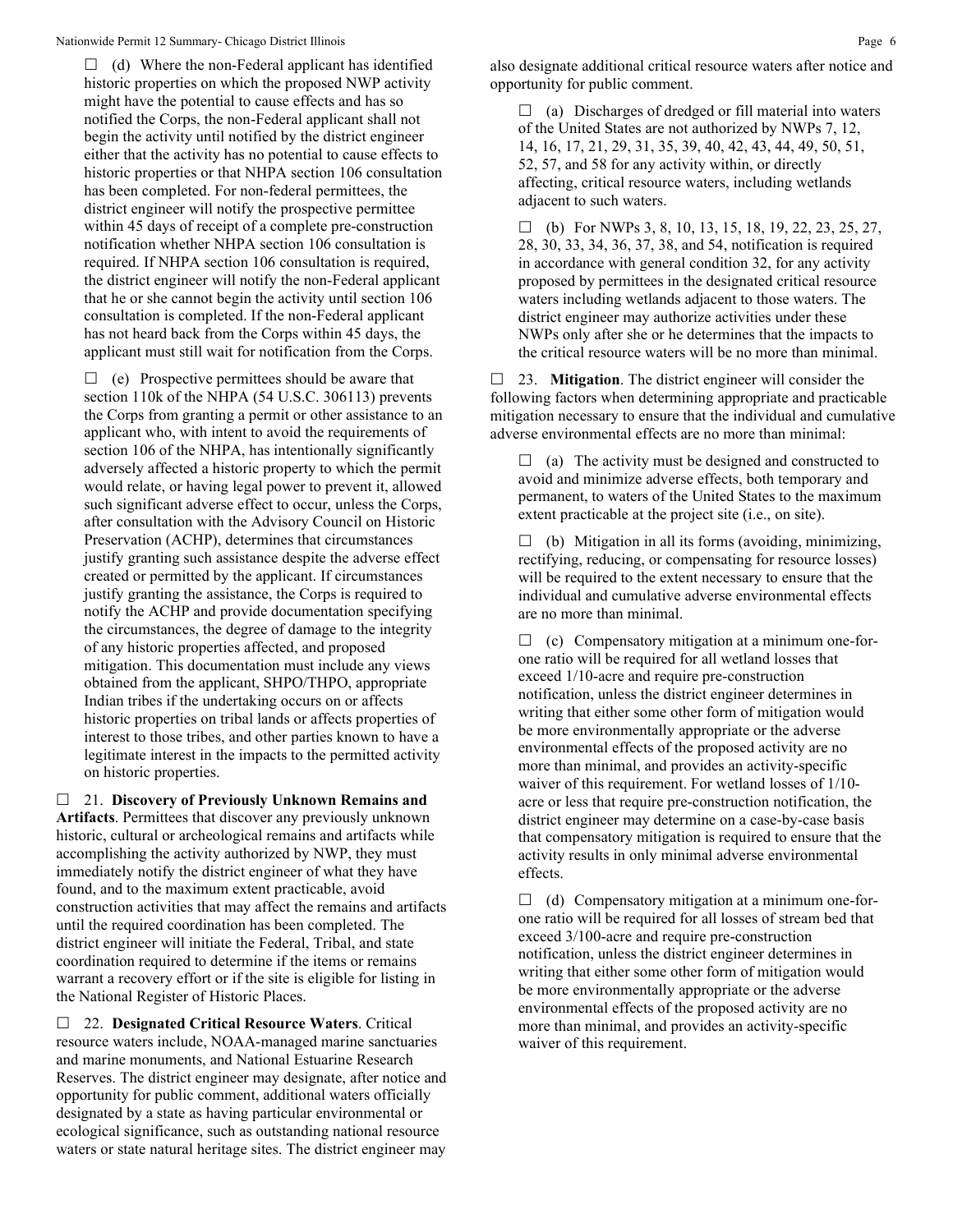This compensatory mitigation requirement may be satisfied through the restoration or enhancement of riparian areas next to streams in accordance with paragraph (e) of this general condition. For losses of stream bed of 3/100-acre or less that require preconstruction notification, the district engineer may determine on a case-by-case basis that compensatory mitigation is required to ensure that the activity results in only minimal adverse environmental effects. Compensatory mitigation for losses of streams should be provided, if practicable, through stream rehabilitation, enhancement, or preservation, since streams are difficultto-replace resources (see  $33 \text{ CFR } 332.3(e)(3)$ ).

 $\Box$  (e) Compensatory mitigation plans for NWP activities in or near streams or other open waters will normally include a requirement for the restoration or enhancement, maintenance, and legal protection (e.g., conservation easements) of riparian areas next to open waters. In some cases, the restoration or maintenance/protection of riparian areas may be the only compensatory mitigation required. If restoring riparian areas involves planting vegetation, only native species should be planted. The width of the required riparian area will address documented water quality or aquatic habitat loss concerns. Normally, the riparian area will be 25 to 50 feet wide on each side of the stream, but the district engineer may require slightly wider riparian areas to address documented water quality or habitat loss concerns. If it is not possible to restore or maintain/protect a riparian area on both sides of a stream, or if the waterbody is a lake or coastal waters, then restoring or maintaining/protecting a riparian area along a single bank or shoreline may be sufficient.

Where both wetlands and open waters exist on the project site, the district engineer will determine the appropriate compensatory mitigation (e.g., riparian areas and/or wetlands compensation) based on what is best for the aquatic environment on a watershed basis. In cases where riparian areas are determined to be the most appropriate form of minimization or compensatory mitigation, the district engineer may waive or reduce the requirement to provide wetland compensatory mitigation for wetland losses.

 $\Box$  (f) Compensatory mitigation projects provided to offset losses of aquatic resources must comply with the applicable provisions of 33 CFR part 332.

 $\Box$  (1) The prospective permittee is responsible for proposing an appropriate compensatory mitigation option if compensatory mitigation is necessary to ensure that the activity results in no more than minimal adverse environmental effects. For the NWPs, the preferred mechanism for providing compensatory mitigation is mitigation bank credits or in-lieu fee program credits (see 33 CFR 332.3(b)(2) and (3)). However, if an appropriate number and type of mitigation bank or in-lieu credits are not available at the time the PCN is submitted to the district engineer, the district engineer may approve the use of permittee-responsible mitigation.

 $\Box$  (2) The amount of compensatory mitigation required by the district engineer must be sufficient to ensure that the authorized activity results in no more than minimal individual and cumulative adverse environmental effects (see 33 CFR 330.1(e)(3)). (See also 33 CFR 332.3(f).)

 $\Box$  (3) Since the likelihood of success is greater and the impacts to potentially valuable uplands are reduced, aquatic resource restoration should be the first compensatory mitigation option considered for permittee-responsible mitigation.

 $\Box$  (4) If permittee-responsible mitigation is the proposed option, the prospective permittee is responsible for submitting a mitigation plan. A conceptual or detailed mitigation plan may be used by the district engineer to make the decision on the NWP verification request, but a final mitigation plan that addresses the applicable requirements of 33 CFR  $332.4(c)(2)$  through (14) must be approved by the district engineer before the permittee begins work in waters of the United States, unless the district engineer determines that prior approval of the final mitigation plan is not practicable or not necessary to ensure timely completion of the required compensatory mitigation (see 33 CFR 332.3(k)(3)).

 $\Box$  (5) If mitigation bank or in-lieu fee program credits are the proposed option, the mitigation plan needs to address only the baseline conditions at the impact site and the number of credits to be provided (see 33 CFR 332.4(c)(1)(ii)).

 $\Box$  (6) Compensatory mitigation requirements (e.g., resource type and amount to be provided as compensatory mitigation, site protection, ecological performance standards, monitoring requirements) may be addressed through conditions added to the NWP authorization, instead of components of a compensatory mitigation plan (see 33 CFR  $332.4(c)(1)(ii)$ .

 $\Box$  (g) Compensatory mitigation will not be used to increase the acreage losses allowed by the acreage limits of the NWPs. For example, if an NWP has an acreage limit of 1/2-acre, it cannot be used to authorize any NWP activity resulting in the loss of greater than 1/2-acre of waters of the United States, even if compensatory mitigation is provided that replaces or restores some of the lost waters. However, compensatory mitigation can and should be used, as necessary, to ensure that an NWP activity already meeting the established acreage limits also satisfies the no more than minimal impact requirement for the NWPs.

 $\Box$  (h) Permittees may propose the use of mitigation banks, in-lieu fee programs, or permittee-responsible mitigation. When developing a compensatory mitigation proposal, the permittee must consider appropriate and practicable options consistent with the framework at 33 CFR 332.3(b).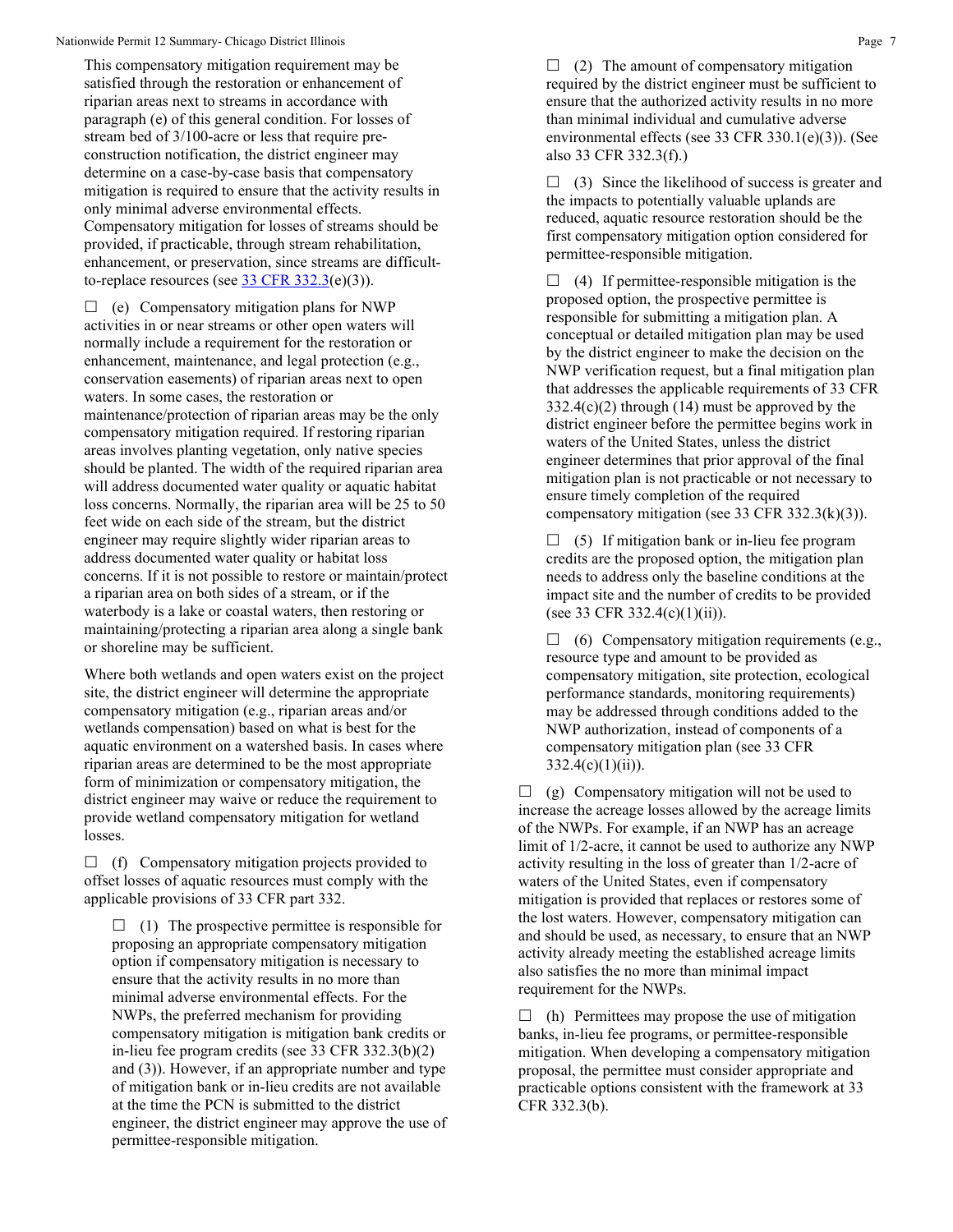For activities resulting in the loss of marine or estuarine resources, permittee-responsible mitigation may be environmentally preferable if there are no mitigation banks or in-lieu fee programs in the area that have marine or estuarine credits available for sale or transfer to the permittee. For permittee-responsible mitigation, the special conditions of the NWP verification must clearly indicate the party or parties responsible for the implementation and performance of the compensatory mitigation project, and, if required, its long-term management.

 $\Box$  (i) Where certain functions and services of waters of the United States are permanently adversely affected by a regulated activity, such as discharges of dredged or fill material into waters of the United States that will convert a forested or scrub-shrub wetland to a herbaceous wetland in a permanently maintained utility line right-of-way, mitigation may be required to reduce the adverse environmental effects of the activity to the no more than minimal level.

 24**. Safety of Impoundment Structures**. To ensure that all impoundment structures are safely designed, the district engineer may require non-Federal applicants to demonstrate that the structures comply with established state dam safety criteria or have been designed by qualified persons. The district engineer may also require documentation that the design has been independently reviewed by similarly qualified persons, and appropriate modifications made to ensure safety.

# 25**. Water Quality**.

 $\Box$  (a) Where the certifying authority (state, authorized tribe, or EPA, as appropriate) has not previously certified compliance of an NWP with CWA section 401, a CWA section 401 water quality certification for the proposed discharge must be obtained or waived (see [33 CFR](https://www.federalregister.gov/select-citation/2021/01/13/33-CFR-330.4)   $330.4(c)$  $330.4(c)$ ). If the permittee cannot comply with all of the conditions of a water quality certification previously issued by certifying authority for the issuance of the NWP, then the permittee must obtain a water quality certification or waiver for the proposed discharge in order for the activity to be authorized by an NWP.

 $\Box$  (b) If the NWP activity requires pre-construction notification and the certifying authority has not previously certified compliance of an NWP with CWA section 401, the proposed discharge is not authorized by an NWP until water quality certification is obtained or waived. If the certifying authority issues a water quality certification for the proposed discharge, the permittee must submit a copy of the certification to the district engineer. The discharge is not authorized by an NWP until the district engineer has notified the permittee that the water quality certification requirement has been satisfied by the issuance of a water quality certification or a waiver.

 $\Box$  (c) The district engineer or certifying authority may require additional water quality management measures to ensure that the authorized activity does not result in more than minimal degradation of water quality.

 26**. Coastal Zone Management**. In coastal states where an NWP has not previously received a state coastal zone management consistency concurrence, an individual state coastal zone management consistency concurrence must be obtained, or a presumption of concurrence must occur (see 33 CFR 330.4(d)). If the permittee cannot comply with all of the conditions of a coastal zone management consistency concurrence previously issued by the state, then the permittee must obtain an individual coastal zone management consistency concurrence or presumption of concurrence in order for the activity to be authorized by NWP. The district engineer or a state may require additional measures to ensure that the authorized activity is consistent with state coastal zone management requirements.

 27**. Regional and Case-By-Case Conditions**. The activity must comply with any regional conditions that may have been added by the Division Engineer (see 33 CFR 330.4(e)) and with any case specific conditions added by the Corps or by the state, Indian Tribe, or U.S. EPA in its CWA section 401 Water Quality Certification, or by the state in its Coastal Zone Management Act consistency determination.

 28**. Use of Multiple Nationwide Permits**. The use of more than one NWP for a single and complete project is authorized, subject to the following restrictions:

 $\Box$  (a) If only one of the NWPs used to authorize the single and complete project has a specified acreage limit, the acreage loss of waters of the United States cannot exceed the acreage limit of the NWP with the highest specified acreage limit. For example, if a road crossing over tidal waters is constructed under NWP 14, with associated bank stabilization authorized by NWP 13, the maximum acreage loss of waters of the United States for the total project cannot exceed 1/3-acre.

 $\Box$  (b) If one or more of the NWPs used to authorize the single and complete project has specified acreage limits, the acreage loss of waters of the United States authorized by those NWPs cannot exceed their respective specified acreage limits. For example, if a commercial development is constructed under NWP 39, and the single and complete project includes the filling of an upland ditch authorized by NWP 46, the maximum acreage loss of waters of the United States for the commercial development under NWP 39 cannot exceed 1/2-acre, and the total acreage loss of waters of United States due to the NWP 39 and 46 activities cannot exceed 1 acre.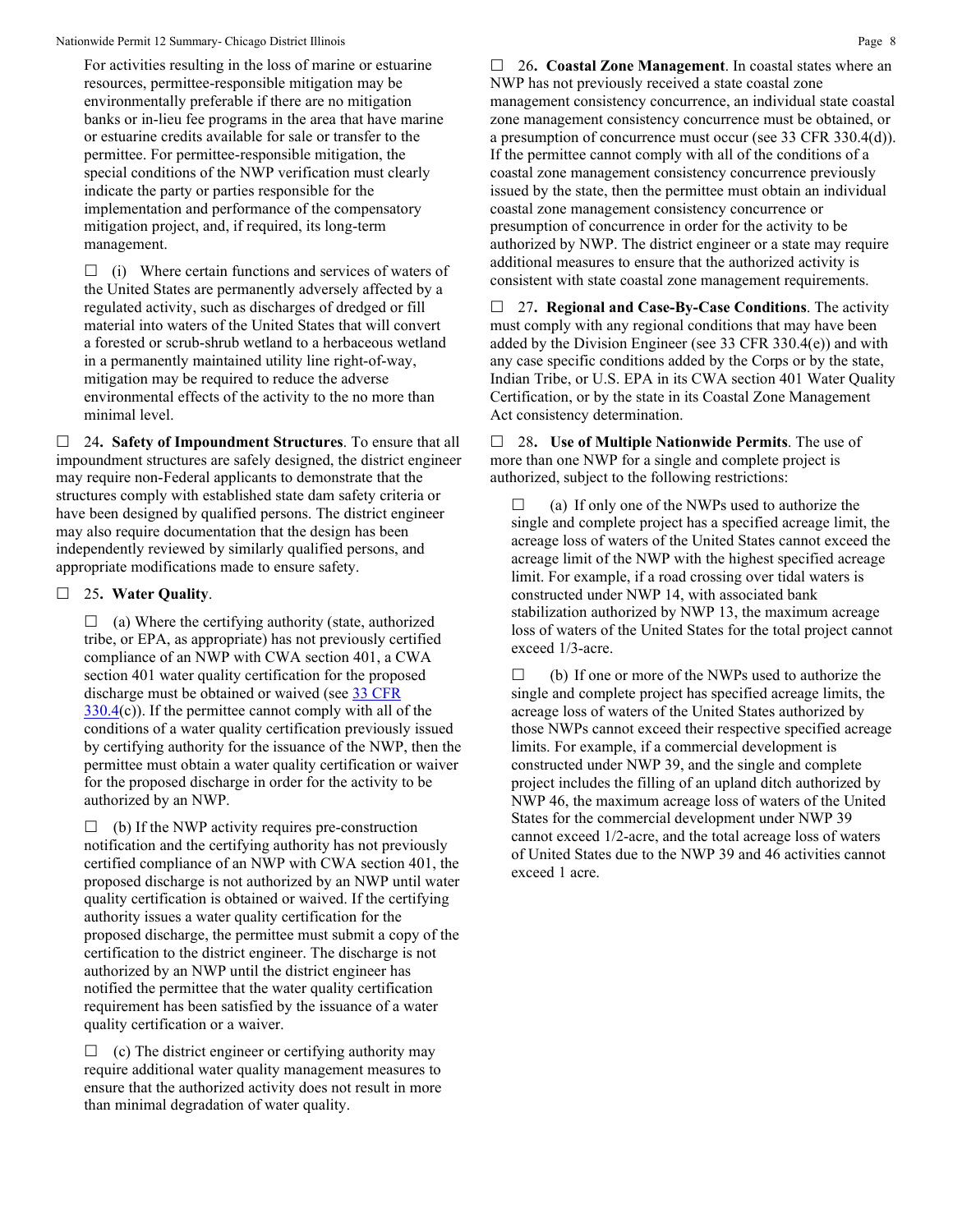29**. Transfer of Nationwide Permit Verifications**. If the permittee sells the property associated with a nationwide permit verification, the permittee may transfer the nationwide permit verification to the new owner by submitting a letter to the appropriate Corps district office to validate the transfer. A copy of the nationwide permit verification must be attached to the letter, and the letter must contain the following statement and signature:

"When the structures or work authorized by this nationwide permit are still in existence at the time the property is transferred, the terms and conditions of this nationwide permit, including any special conditions, will continue to be binding on the new owner(s) of the property. To validate the transfer of this nationwide permit and the associated liabilities associated with compliance with its terms and conditions, have the transferee sign and date below."

(Transferee)

## (Date)

□ 30. **Compliance Certification**. Each permittee who receives an NWP verification letter from the Corps must provide a signed certification documenting completion of the authorized activity and implementation of any required compensatory mitigation. The success of any required permittee-responsible mitigation, including the achievement of ecological performance standards, will be addressed separately by the district engineer. The Corps will provide the permittee the certification document with the NWP verification letter. The certification document will include:

 $\Box$  (a) A statement that the authorized activity was done in accordance with the NWP authorization, including any general, regional, or activity-specific conditions;

 $\Box$  (b) A statement that the implementation of any required compensatory mitigation was completed in accordance with the permit conditions. If credits from a mitigation bank or in-lieu fee program are used to satisfy the compensatory mitigation requirements, the certification must include the documentation required by 33 CFR 332.3(l)(3) to confirm that the permittee secured the appropriate number and resource type of credits; and

 $\Box$  (c) The signature of the permittee certifying the completion of the activity and mitigation.

The completed certification document must be submitted to the district engineer within 30 days of completion of the authorized activity or the implementation of any required compensatory mitigation, whichever occurs later.

 31**. Activities Affecting Structures or Works Built by the United States.** If an NWP activity also requires review by, or permission from, the Corps pursuant to 33 U.S.C. 408 because it will alter or temporarily or permanently occupy or use a U.S. Army Corps of Engineers (USACE) federally authorized Civil Works project (a "USACE project"), the prospective permittee must submit a pre-construction notification. See paragraph (b)(10) of general condition 32.

An activity that requires section 408 permission and/or review is not authorized by NWP until the appropriate Corps office issues the section 408 permission or completes its review to alter, occupy, or use the USACE project, and the district engineer issues a written NWP verification.

#### 32**. Pre-Construction Notification**.

 $\Box$  (a) **Timing**. Where required by the terms of the NWP, the prospective permittee must notify the district engineer by submitting a pre-construction notification (PCN) as early as possible. The district engineer must determine if the PCN is complete within 30 calendar days of the date of receipt and, if the PCN is determined to be incomplete, notify the prospective permittee within that 30 day period to request the additional information necessary to make the PCN complete. The request must specify the information needed to make the PCN complete. As a general rule, district engineers will request additional information necessary to make the PCN complete only once. However, if the prospective permittee does not provide all of the requested information, then the district engineer will notify the prospective permittee that the PCN is still incomplete and the PCN review process will not commence until all of the requested information has been received by the district engineer. The prospective permittee shall not begin the activity until either:

 $\Box$  (1) He or she is notified in writing by the district engineer that the activity may proceed under the NWP with any special conditions imposed by the district or division engineer; or

 $\Box$  (2) 45 calendar days have passed from the district engineer's receipt of the complete PCN and the prospective permittee has not received written notice from the district or division engineer. However, if the permittee was required to notify the Corps pursuant to general condition 18 that listed species or critical habitat might be affected or are in the vicinity of the activity, or to notify the Corps pursuant to general condition 20 that the activity might have the potential to cause effects to historic properties, the permittee cannot begin the activity until receiving written notification from the Corps that there is "no effect" on listed species or "no potential to cause effects" on historic properties, or that any consultation required under Section 7 of the Endangered Species Act (see 33 CFR 330.4(f)) and/or section 106 of the National Historic Preservation Act (see 33 CFR 330.4(g)) has been completed. If the proposed activity requires a written waiver to exceed specified limits of an NWP, the permittee may not begin the activity until the district engineer issues the waiver. If the district or division engineer notifies the permittee in writing that an individual permit is required within 45 calendar days of receipt of a complete PCN, the permittee cannot begin the activity until an individual permit has been obtained. Subsequently, the permittee's right to proceed under the NWP may be modified, suspended, or revoked only in accordance with the procedure set forth in 33 CFR 330.5(d)(2).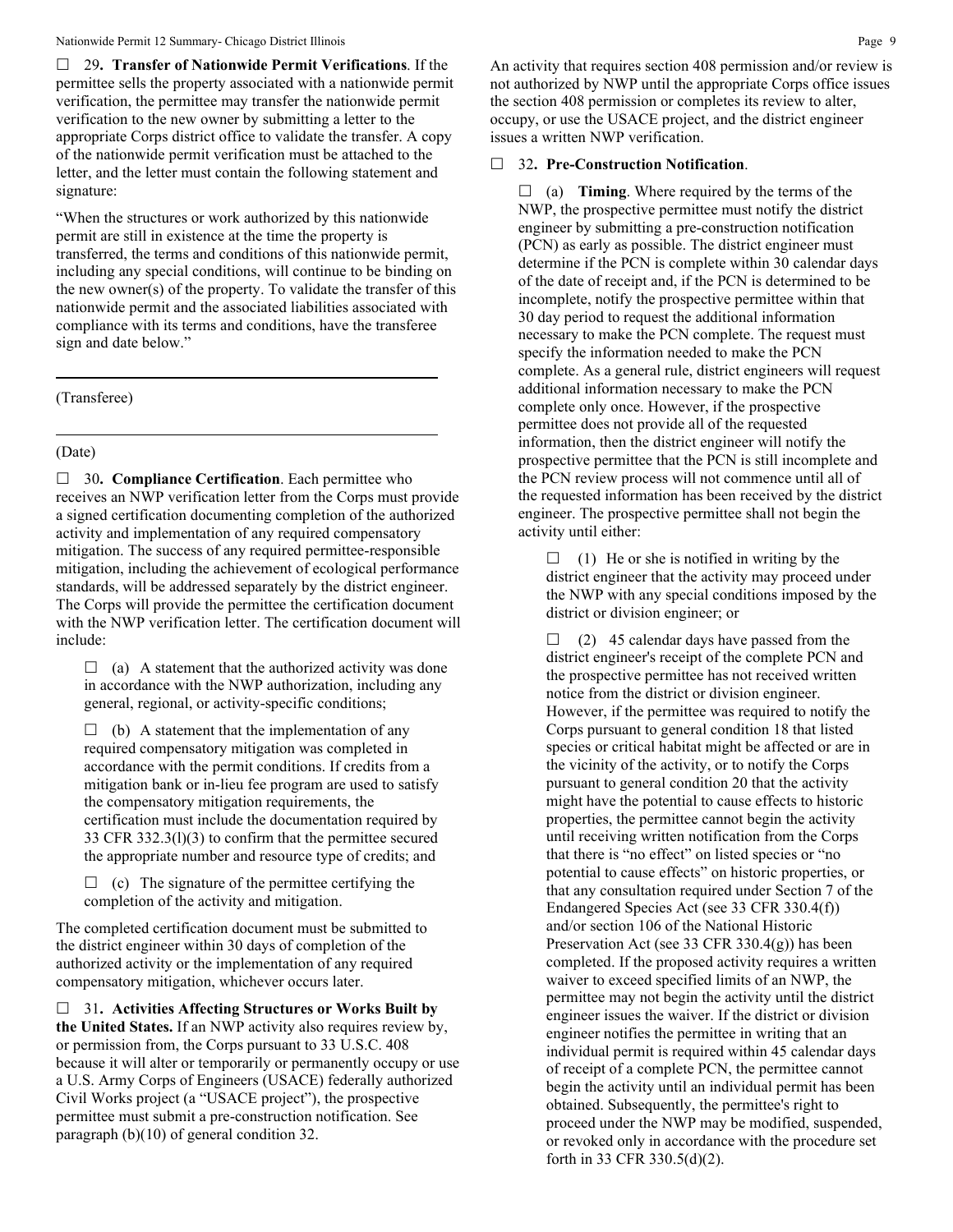(b) **Contents of Pre-Construction Notification**. The PCN must be in writing and include the following information:

 $\Box$  (1) Name, address and telephone numbers of the prospective permittee;

 $\Box$  (2) Location of the proposed activity;

 $\Box$  (3) Identify the specific NWP or NWP(s) the prospective permittee wants to use to authorize the proposed activity;

 $\Box$  (4) (i) A description of the proposed activity; the activity's purpose; direct and indirect adverse environmental effects the activity would cause, including the anticipated amount of loss of wetlands, other special aquatic sites, and other waters expected to result from the NWP activity, in acres, linear feet, or other appropriate unit of measure; a description of any proposed mitigation measures intended to reduce the adverse environmental effects caused by the proposed activity; and any other NWP(s), regional general permit(s), or individual permit(s) used or intended to be used to authorize any part of the proposed project or any related activity, including other separate and distant crossings for linear projects that require Department of the Army authorization but do not require pre-construction notification. The description of the proposed activity and any proposed mitigation measures should be sufficiently detailed to allow the district engineer to determine that the adverse environmental effects of the activity will be no more than minimal and to determine the need for compensatory mitigation or other mitigation measures.

 $\Box$  (ii) For linear projects where one or more single and complete crossings require preconstruction notification, the PCN must include the quantity of anticipated losses of wetlands, other special aquatic sites, and other waters for each single and complete crossing of those wetlands, other special aquatic sites, and other waters (including those single and complete crossings authorized by NWP but do not require PCNs). This information will be used by the district engineer to evaluate the cumulative adverse environmental effects of the proposed linear project, and does not change those non-PCN NWP activities into NWP PCNs.

 $\Box$  (iii) Sketches should be provided when necessary to show that the activity complies with the terms of the NWP. (Sketches usually clarify the activity and when provided results in a quicker decision. Sketches should contain sufficient detail to provide an illustrative description of the proposed activity (e.g., a conceptual plan), but do not need to be detailed engineering plans);

 $\Box$  (5) The PCN must include a delineation of wetlands, other special aquatic sites, and other waters, such as lakes and ponds, perennial, and intermittent, on the project site. Wetland delineations must be prepared in accordance with the current method required by the Corps. The permittee may ask the Corps to delineate the special aquatic sites and other waters on the project site, but there may be a delay if the Corps does the delineation, especially if the project site is large or contains many wetlands, other special aquatic sites, and other waters. Furthermore, the 45-day period will not start until the delineation has been submitted to or completed by the Corps, as appropriate;

 $\Box$  (6) If the proposed activity will result in the loss of greater than 1/10-acre of wetlands or 3/100 acre of stream bed and a PCN is required, the prospective permittee must submit a statement describing how the mitigation requirement will be satisfied, or explaining why the adverse environmental effects are no more than minimal and why compensatory mitigation should not be required. As an alternative, the prospective permittee may submit a conceptual or detailed mitigation plan.

 $\Box$  (7) For non-federal permittees, if any listed species (or species proposed for listing) or designated critical habitat (or critical habitat proposed for such designation) might be affected or is in the vicinity of the activity, or if the activity is located in designated critical habitat (or critical habitat proposed for such designation), the PCN must include the name(s) of those endangered or threatened species (or species proposed for listing) that might be affected by the proposed activity or utilize the designated critical habitat (or critical habitat proposed for such designation) that might be affected by the proposed activity. For NWP activities that require pre-construction notification, Federal permittees must provide documentation demonstrating compliance with the Endangered Species Act;

 $\Box$  (8) For non-federal permittees, if the NWP activity might have the potential to cause effects to a historic property listed on, determined to be eligible for listing on, or potentially eligible for listing on, the National Register of Historic Places, the PCN must state which historic property might have the potential to be affected by the proposed activity or include a vicinity map indicating the location of the historic property. For NWP activities that require preconstruction notification, Federal permittees must provide documentation demonstrating compliance with section 106 of the National Historic Preservation Act;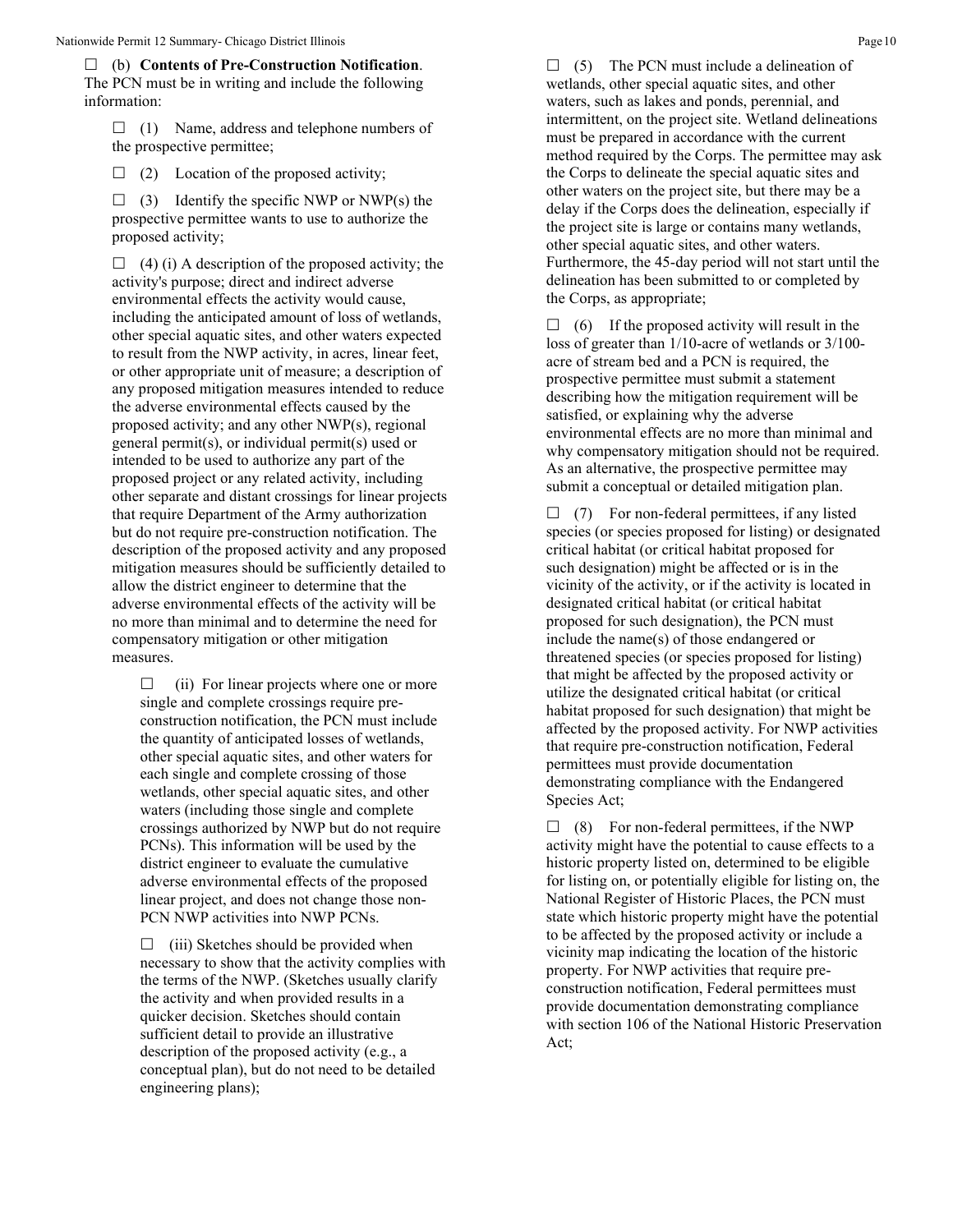$\Box$  (9) For an activity that will occur in a component of the National Wild and Scenic River System, or in a river officially designated by Congress as a "study river" for possible inclusion in the system while the river is in an official study status, the PCN must identify the Wild and Scenic River or the "study river" (see general condition 16); and

 $\Box$  (10) For an NWP activity that requires permission from, or review by, the Corps pursuant to 33 U.S.C. 408 because it will alter or temporarily or permanently occupy or use a U.S. Army Corps of Engineers federally authorized civil works project, the pre-construction notification must include a statement confirming that the project proponent has submitted a written request for section 408 permission from, or review by, the Corps office having jurisdiction over that USACE project.

 (c) **Form of Pre-Construction Notification.** The nationwide permit pre-construction notification form (Form ENG 6082) should be used for NWP PCNs. A letter containing the required information may also be used. Applicants may provide electronic files of PCNs and supporting materials if the district engineer has established tools and procedures for electronic submittals.

(d) **Agency Coordination**:

 $\Box$  (1) The district engineer will consider any comments from Federal and state agencies concerning the proposed activity's compliance with the terms and conditions of the NWPs and the need for mitigation to reduce the activity's adverse environmental effects so that they are no more than minimal.

 $\Box$  (2) Agency coordination is required for:

i) All NWP activities that require preconstruction notification and result in the loss of greater than 1/2-acre of waters of the United States;

ii) NWP 13 activities in excess of 500 linear feet, fills greater than one cubic yard per running foot, or involve discharges of dredged or fill material into special aquatic sites; and

(iii) NWP 54 activities in excess of 500 linear feet, or that extend into the waterbody more than 30 feet from the mean low water line in tidal waters or the ordinary high water mark in the Great Lakes.

 $\Box$  (3) When agency coordination is required, the district engineer will immediately provide (e.g., via email, facsimile transmission, overnight mail, or other expeditious manner) a copy of the complete PCN to the appropriate Federal or state offices (FWS, state natural resource or water quality agency, EPA, and, if appropriate, the NMFS). With the exception of NWP 37, these agencies will have 10 calendar days from the date the material is transmitted to notify the district engineer via telephone, facsimile

transmission, or email that they intend to provide substantive, site-specific comments. The comments must explain why the agency believes the adverse environmental effects will be more than minimal. If so contacted by an agency, the district engineer will wait an additional 15 calendar days before making a decision on the pre-construction notification. The district engineer will fully consider agency comments received within the specified time frame concerning the proposed activity's compliance with the terms and conditions of the NWPs, including the need for mitigation to ensure that the net adverse environmental effects of the proposed activity are no more than minimal. The district engineer will provide no response to the resource agency, except as provided below. The district engineer will indicate in the administrative record associated with each preconstruction notification that the resource agencies' concerns were considered. For NWP 37, the emergency watershed protection and rehabilitation activity may proceed immediately in cases where there is an unacceptable hazard to life or a significant loss of property or economic hardship will occur. The district engineer will consider any comments received to decide whether the NWP 37 authorization should be modified, suspended, or revoked in accordance with the procedures at 33 CFR 330.5.

 $\Box$  (4) In cases of where the prospective permittee is not a Federal agency, the district engineer will provide a response to NMFS within 30 calendar days of receipt of any Essential Fish Habitat conservation recommendations, as required by section 305(b)(4)(B) of the Magnuson-Stevens Fishery Conservation and Management Act.

 $\Box$  (5) Applicants are encouraged to provide the Corps with either electronic files or multiple copies of pre-construction notifications to expedite agency coordination.

# **C. District Engineer's Decision**

 $\Box$  1. In reviewing the PCN for the proposed activity, the district engineer will determine whether the activity authorized by the NWP will result in more than minimal individual or cumulative adverse environmental effects or may be contrary to the public interest. If a project proponent requests authorization by a specific NWP, the district engineer should issue the NWP verification for that activity if it meets the terms and conditions of that NWP, unless he or she determines, after considering mitigation, that the proposed activity will result in more than minimal individual and cumulative adverse effects on the aquatic environment and other aspects of the public interest and exercises discretionary authority to require an individual permit for the proposed activity. For a linear project, this determination will include an evaluation of the single and complete crossings of waters of the United States that require PCNs to determine whether they individually satisfy the terms and conditions of the NWP(s), as well as the cumulative effects caused by all of the crossings of waters of the United States authorized by NWP.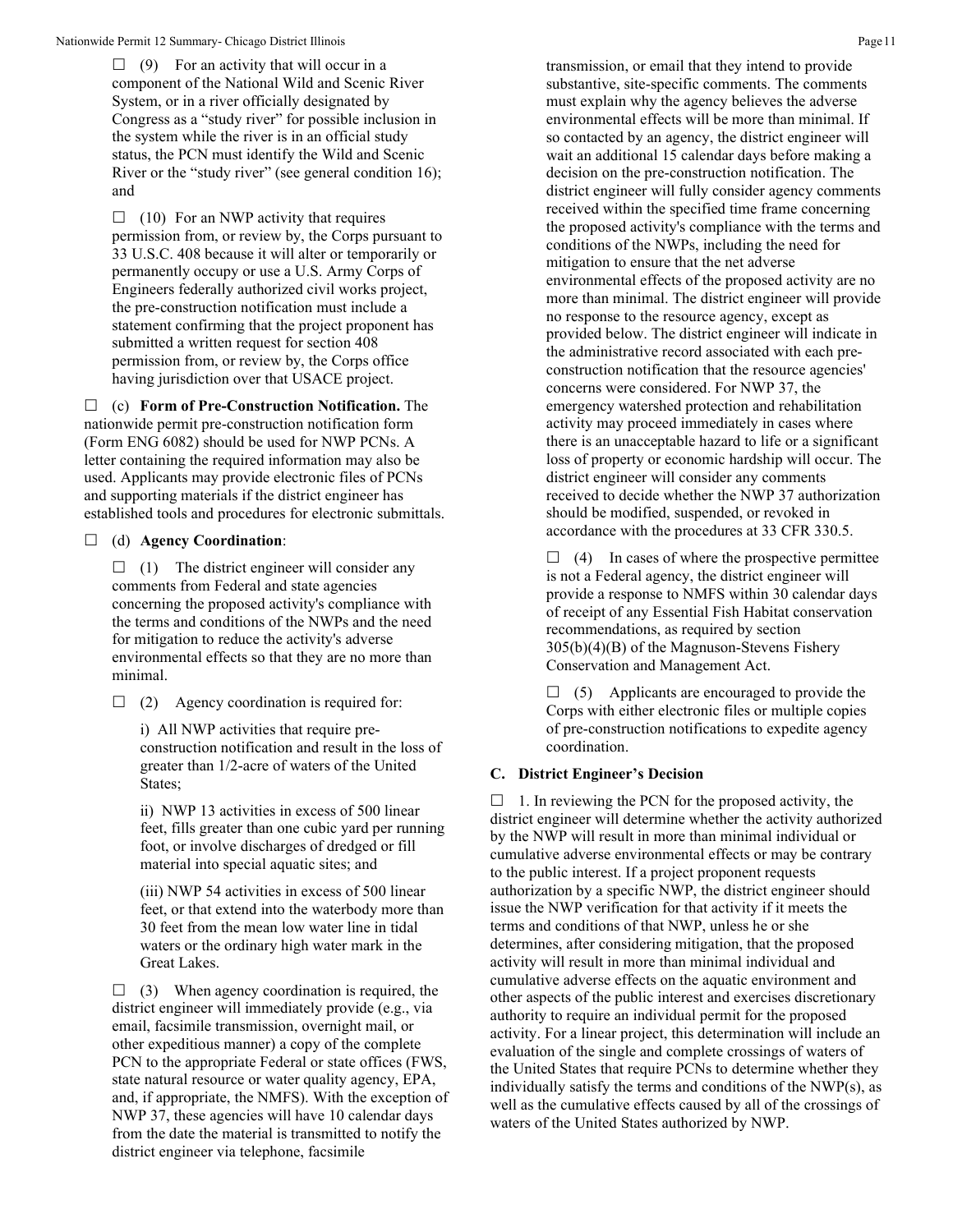If an applicant requests a waiver of an applicable limit, as provided for in NWPs 13, 36, or 54, the district engineer will only grant the waiver upon a written determination that the NWP activity will result in only minimal individual and cumulative adverse environmental effects.

 2. When making minimal adverse environmental effects determinations the district engineer will consider the direct and indirect effects caused by the NWP activity. He or she will also consider the cumulative adverse environmental effects caused by activities authorized by NWP and whether those cumulative adverse environmental effects are no more than minimal. The district engineer will also consider site specific factors, such as the environmental setting in the vicinity of the NWP activity, the type of resource that will be affected by the NWP activity, the functions provided by the aquatic resources that will be affected by the NWP activity, the degree or magnitude to which the aquatic resources perform those functions, the extent that aquatic resource functions will be lost as a result of the NWP activity (e.g., partial or complete loss), the duration of the adverse effects (temporary or permanent), the importance of the aquatic resource functions to the region (e.g., watershed or ecoregion), and mitigation required by the district engineer. If an appropriate functional or condition assessment method is available and practicable to use, that assessment method may be used by the district engineer to assist in the minimal adverse environmental effects determination. The district engineer may add case-specific special conditions to the NWP authorization to address site-specific environmental concerns.

 $\Box$  3. If the proposed activity requires a PCN and will result in a loss of greater than 1/10-acre of wetlands or 3/100 acre of stream bed, the prospective permittee should submit a mitigation proposal with the PCN. Applicants may also propose compensatory mitigation for NWP activities with smaller impacts, or for impacts to other types of waters. The district engineer will consider any proposed compensatory mitigation or other mitigation measures the applicant has included in the proposal in determining whether the net adverse environmental effects of the proposed activity are no more than minimal. The compensatory mitigation proposal may be either conceptual or detailed. If the district engineer determines that the activity complies with the terms and conditions of the NWP and that the adverse environmental effects are no more than minimal, after considering mitigation, the district engineer will notify the permittee and include any activity-specific conditions in the NWP verification the district engineer deems necessary. Conditions for compensatory mitigation requirements must comply with the appropriate provisions at  $\frac{33 \text{ CFR } 332.3 \text{ (k)}}{200 \text{ K}}$ . The district engineer must approve the final mitigation plan before the permittee commences work in waters of the United States, unless the district engineer determines that prior approval of the final mitigation plan is not practicable or not necessary to ensure timely completion of the required compensatory mitigation. If the prospective permittee elects to submit a compensatory mitigation plan with the PCN, the district engineer will expeditiously review the proposed compensatory mitigation plan. The district engineer must review the proposed compensatory mitigation plan within 45 calendar days of receiving a complete PCN and determine whether the proposed mitigation would ensure that the NWP activity

results in no more than minimal adverse environmental effects. If the net adverse environmental effects of the NWP activity (after consideration of the mitigation proposal) are determined by the district engineer to be no more than minimal, the district engineer will provide a timely written response to the applicant. The response will state that the NWP activity can proceed under the terms and conditions of the NWP, including any activity-specific conditions added to the NWP authorization by the district engineer.

 $\Box$  4. If the district engineer determines that the adverse environmental effects of the proposed activity are more than minimal, then the district engineer will notify the applicant either: (a) That the activity does not qualify for authorization under the NWP and instruct the applicant on the procedures to seek authorization under an individual permit; (b) that the activity is authorized under the NWP subject to the applicant's submission of a mitigation plan that would reduce the adverse environmental effects so that they are no more than minimal; or (c) that the activity is authorized under the NWP with specific modifications or conditions. Where the district engineer determines that mitigation is required to ensure no more than minimal adverse environmental effects, the activity will be authorized within the 45-day PCN period (unless additional time is required to comply with general conditions 18, 20, and/or 31), with activity-specific conditions that state the mitigation requirements. The authorization will include the necessary conceptual or detailed mitigation plan or a requirement that the applicant submit a mitigation plan that would reduce the adverse environmental effects so that they are no more than minimal. When compensatory mitigation is required, no work in waters of the United States may occur until the district engineer has approved a specific mitigation plan or has determined that prior approval of a final mitigation plan is not practicable or not necessary to ensure timely completion of the required compensatory mitigation.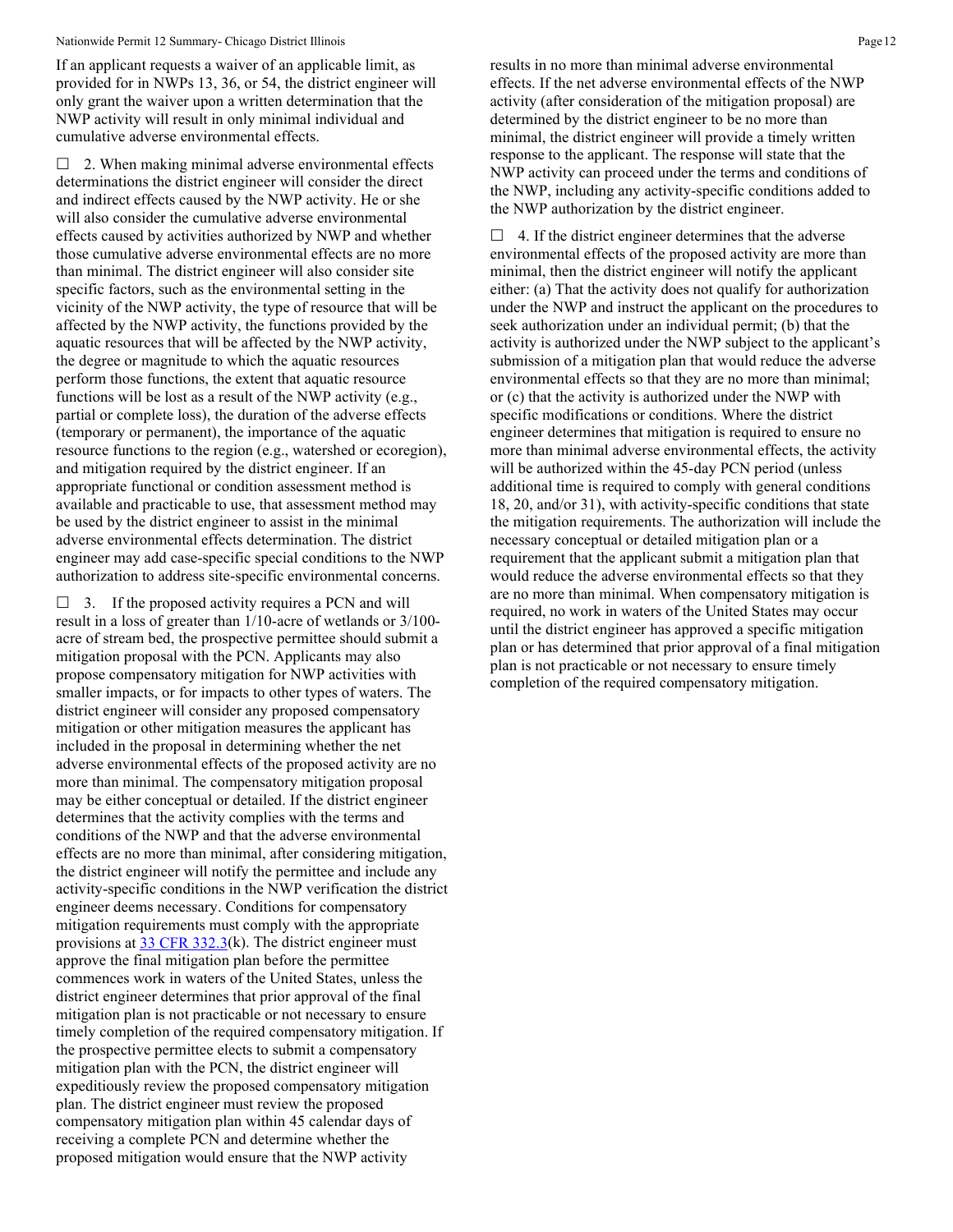## D. **Further Information**

1. District engineers have authority to determine if an activity complies with the terms and conditions of an NWP.

2. NWPs do not obviate the need to obtain other federal, state, or local permits, approvals, or authorizations required by law.

3. NWPs do not grant any property rights or exclusive privileges.

4. NWPs do not authorize any injury to the property or rights of others.

5. NWPs do not authorize interference with any existing or proposed Federal project (see general condition 31).

## E. **Definitions**

**Best management practices (BMPs)**: Policies, practices, procedures, or structures implemented to mitigate the adverse environmental effects on surface water quality resulting from development. BMPs are categorized as structural or nonstructural.

**Compensatory mitigation**: The restoration (re-establishment or rehabilitation), establishment (creation), enhancement, and/or in certain circumstances preservation of aquatic resources for the purposes of offsetting unavoidable adverse impacts which remain after all appropriate and practicable avoidance and minimization has been achieved.

**Currently serviceable**: Useable as is or with some maintenance, but not so degraded as to essentially require reconstruction.

**Direct effects**: Effects that are caused by the activity and occur at the same time and place.

**Discharge**: The term "discharge" means any discharge of dredged or fill material into waters of the United States.

**Ecological reference:** A model used to plan and design an aquatic habitat and riparian area restoration, enhancement, or establishment activity under NWP 27. An ecological reference may be based on the structure, functions, and dynamics of an aquatic habitat type or a riparian area type that currently exists in the region where the proposed NWP 27 activity is located. Alternatively, an ecological reference may be based on a conceptual model for the aquatic habitat type or riparian area type to be restored, enhanced, or established as a result of the proposed NWP 27 activity. An ecological reference takes into account the range of variation of the aquatic habitat type or riparian area type in the region.

**Enhancement**: The manipulation of the physical, chemical, or biological characteristics of an aquatic resource to heighten, intensify, or improve a specific aquatic resource function(s). Enhancement results in the gain of selected aquatic resource function(s), but may also lead to a decline in other aquatic resource function(s). Enhancement does not result in a gain in aquatic resource area.

**Establishment (creation):** The manipulation of the physical, chemical, or biological characteristics present to develop an aquatic resource that did not previously exist at an upland site. Establishment results in a gain in aquatic resource area.

**High Tide Line**: The line of intersection of the land with the water's surface at the maximum height reached by a rising tide. The high tide line may be determined, in the absence of actual data, by a line of oil or scum along shore objects, a more or less continuous deposit of fine shell or debris on the foreshore or berm, other physical markings or characteristics, vegetation lines, tidal gages, or other suitable means that delineate the general height reached by a rising tide. The line encompasses spring high tides and other high tides that occur with periodic frequency but does not include storm surges in which there is a departure from the normal or predicted reach of the tide due to the piling up of water against a coast by strong winds such as those accompanying a hurricane or other intense storm.

**Historic Property**: Any prehistoric or historic district, site (including archaeological site), building, structure, or other object included in, or eligible for inclusion in, the National Register of Historic Places maintained by the Secretary of the Interior. This term includes artifacts, records, and remains that are related to and located within such properties. The term includes properties of traditional religious and cultural importance to an Indian tribe or Native Hawaiian organization and that meet the National Register criteria (36 CFR part 60).

**Independent utility**: A test to determine what constitutes a single and complete non-linear project in the Corps Regulatory Program. A project is considered to have independent utility if it would be constructed absent the construction of other projects in the project area. Portions of a multi-phase project that depend upon other phases of the project do not have independent utility. Phases of a project that would be constructed even if the other phases were not built can be considered as separate single and complete projects with independent utility.

**Indirect effects**: Effects that are caused by the activity and are later in time or farther removed in distance, but are still reasonably foreseeable.

**Loss of waters of the United States**: Waters of the United States that are permanently adversely affected by filling, flooding, excavation, or drainage because of the regulated activity. The loss of stream bed includes the acres of stream bed that are permanently adversely affected by filling or excavation because of the regulated activity. Permanent adverse effects include permanent discharges of dredged or fill material that change an aquatic area to dry land, increase the bottom elevation of a waterbody, or change the use of a waterbody. The acreage of loss of waters of the United States is a threshold measurement of the impact to jurisdictional waters for determining whether a project may qualify for an NWP; it is not a net threshold that is calculated after considering compensatory mitigation that may be used to offset losses of aquatic functions and services. Waters of the United States temporarily filled, flooded, excavated, or drained, but restored to pre-construction contours and elevations after construction, are not included in the measurement of loss of waters of the United States. Impacts resulting from activities that do not require Department of the Army authorization, such as activities eligible for exemptions under section 404(f) of the Clean Water Act, are not considered when calculating the loss of waters of the United States.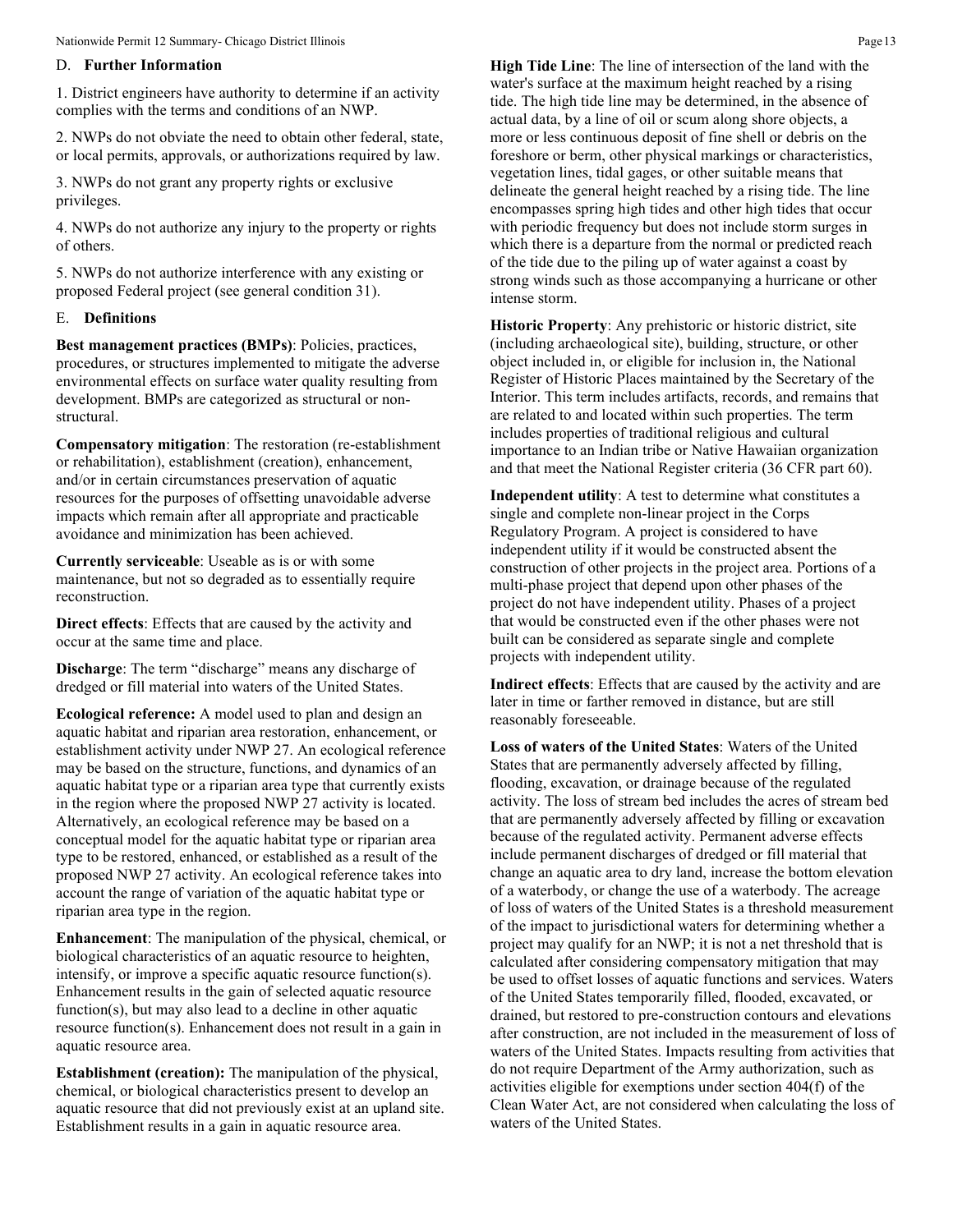**Navigable waters:** Waters subject to section 10 of the Rivers and Harbors Act of 1899. These waters are defined at 33 CFR part 329.

**Non-tidal wetland**: A non-tidal wetland is a wetland that is not subject to the ebb and flow of tidal waters. Non-tidal wetlands contiguous to tidal Start Printed Page 57394waters are located landward of the high tide line (i.e., spring high tide line).

**Open water:** For purposes of the NWPs, an open water is any area that in a year with normal patterns of precipitation has water flowing or standing above ground to the extent that an ordinary high water mark can be determined. Aquatic vegetation within the area of flowing or standing water is either non-emergent, sparse, or absent. Vegetated shallows are considered to be open waters. Examples of "open waters" include rivers, streams, lakes, and ponds.

**Ordinary High Water Mark**: The term ordinary high water mark means that line on the shore established by the fluctuations of water and indicated by physical characteristics such as a clear, natural line impressed on the bank, shelving, changes in the character of soil, destruction of terrestrial vegetation, the presence of litter and debris, or other appropriate means that consider the characteristics of the surrounding areas.

**Perennial stream**: A perennial stream has surface water flowing continuously year-round during a typical year.

**Practicable:** Available and capable of being done after taking into consideration cost, existing technology, and logistics in light of overall project purposes.

**Pre-construction notification:** A request submitted by the project proponent to the Corps for confirmation that a particular activity is authorized by nationwide permit. The request may be a permit application, letter, or similar document that includes information about the proposed work and its anticipated environmental effects. Pre-construction notification may be required by the terms and conditions of a nationwide permit, or by regional conditions. A preconstruction notification may be voluntarily submitted in cases where pre-construction notification is not required and the project proponent wants confirmation that the activity is authorized by nationwide permit.

**Preservation**: The removal of a threat to, or preventing the decline of, aquatic resources by an action in or near those aquatic resources. This term includes activities commonly associated with the protection and maintenance of aquatic resources through the implementation of appropriate legal and physical mechanisms. Preservation does not result in a gain of aquatic resource area or functions.

**Re-establishment**: The manipulation of the physical, chemical, or biological characteristics of a site with the goal of returning natural/historic functions to a former aquatic resource. Re-establishment results in rebuilding a former aquatic resource and results in a gain in aquatic resource area and functions.

**Rehabilitation**: The manipulation of the physical, chemical, or biological characteristics of a site with the goal of repairing natural/historic functions to a degraded aquatic resource. Rehabilitation results in a gain in aquatic resource function, but does not result in a gain in aquatic resource area.

**Restoration**: The manipulation of the physical, chemical, or biological characteristics of a site with the goal of returning natural/historic functions to a former or degraded aquatic resource. For the purpose of tracking net gains in aquatic resource area, restoration is divided into two categories: Reestablishment and rehabilitation.

**Riffle and pool complex**: Riffle and pool complexes are special aquatic sites under the 404(b)(1) Guidelines. Riffle and pool complexes sometimes characterize steep gradient sections of streams. Such stream sections are recognizable by their hydraulic characteristics. The rapid movement of water over a course substrate in riffles results in a rough flow, a turbulent surface, and high dissolved oxygen levels in the water. Pools are deeper areas associated with riffles. A slower stream velocity, a streaming flow, a smooth surface, and a finer substrate characterize pools.

**Riparian areas**: Riparian areas are lands next to streams, lakes, and estuarine-marine shorelines. Riparian areas are transitional between terrestrial and aquatic ecosystems, through which surface and subsurface hydrology connects riverine, lacustrine, estuarine, and marine waters with their adjacent wetlands, non-wetland waters, or uplands. Riparian areas provide a variety of ecological functions and services and help improve or maintain local water quality. (See general condition 23.)

**Shellfish seeding**: The placement of shellfish seed and/or suitable substrate to increase shellfish production. Shellfish seed consists of immature individual shellfish or individual shellfish attached to shells or shell fragments (i.e., spat on shell). Suitable substrate may consist of shellfish shells, shell fragments, or other appropriate materials placed into waters for shellfish habitat.

**Single and complete linear project:** A linear project is a project constructed for the purpose of getting people, goods, or services from a point of origin to a terminal point, which often involves multiple crossings of one or more waterbodies at separate and distant locations. The term "single and complete project" is defined as that portion of the total linear project proposed or accomplished by one owner/developer or partnership or other association of owners/developers that includes all crossings of a single water of the United States (i.e., a single waterbody) at a specific location. For linear projects crossing a single or multiple waterbodies several times at separate and distant locations, each crossing is considered a single and complete project for purposes of NWP authorization. However, individual channels in a braided stream or river, or individual arms of a large, irregularly shaped wetland or lake, etc., are not separate waterbodies, and crossings of such features cannot be considered separately.